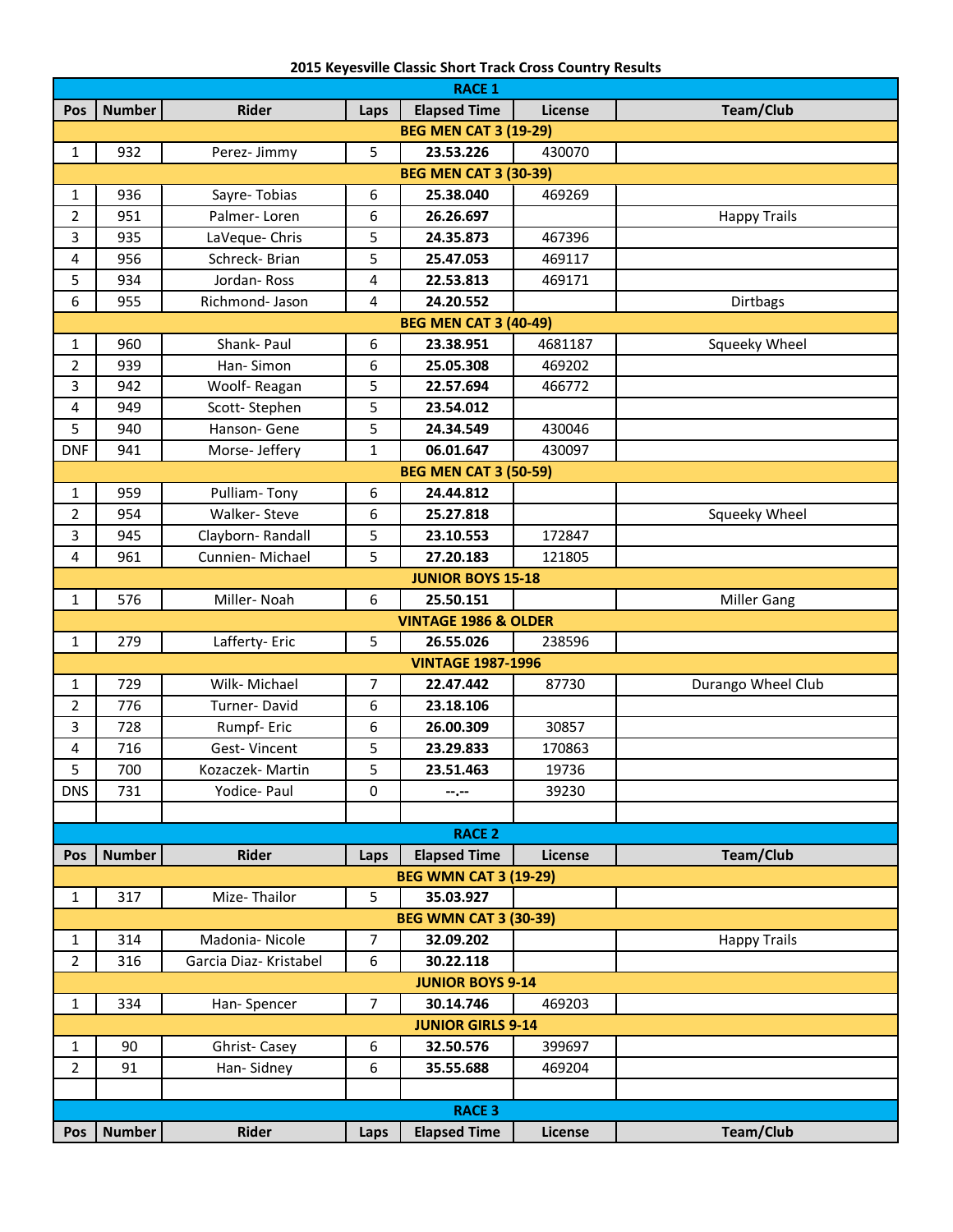| Pos                            | <b>Number</b> | Rider                | Laps | <b>Elapsed Time</b>            | License | Team/Club                             |  |  |
|--------------------------------|---------------|----------------------|------|--------------------------------|---------|---------------------------------------|--|--|
| <b>ELITE WMN CAT 1/PRO</b>     |               |                      |      |                                |         |                                       |  |  |
| $\mathbf{1}$                   | 612           | Connors-Larissa      | 10   | 32.37.563                      | 274696  | Ride Bike Alliance                    |  |  |
| $\overline{2}$                 | 610           | Stockton- Porsha     | 10   | 35.06.288                      | 387609  |                                       |  |  |
| 3                              | 611           | Probert- Christina   | 10   | 36.10.313                      | 71481   | Turrner                               |  |  |
| 4                              | 604           | Peterson- Nikki      | 9    | 35.43.395                      | 459052  |                                       |  |  |
| 5                              | 601           | DuBois-Jeanae        | 9    | 36.14.928                      | 394308  | Integrity Racing p-b Integrity Racing |  |  |
|                                |               |                      |      | <b>SPORT WMN CAT 2 (19-29)</b> |         |                                       |  |  |
| $\mathbf{1}$                   | 856           | Young- Ashley        | 9    | 36.11.859                      | 429932  |                                       |  |  |
|                                |               |                      |      |                                |         |                                       |  |  |
|                                | <b>RACE 4</b> |                      |      |                                |         |                                       |  |  |
| Pos                            | <b>Number</b> | <b>Rider</b>         | Laps | <b>Elapsed Time</b>            | License | Team/Club                             |  |  |
|                                |               |                      |      | <b>SPORT MEN CAT 2 (19-29)</b> |         |                                       |  |  |
| $\mathbf{1}$                   | 111           | Knudson-Levi         | 10   | 30.54.088                      | 426311  |                                       |  |  |
| $\overline{2}$                 | 113           | Punch-Cody           | 10   | 33.35.221                      | 422480  |                                       |  |  |
| 3                              | 110           | Brannstrom- Jeff     | 10   | 34.02.904                      | 396483  |                                       |  |  |
| 4                              | 114           | Foster-William       | 9    | 32.04.095                      | 286972  | <b>CSU Fresno</b>                     |  |  |
| 5                              | 180           | Garcia Diaz- Everest | 9    | 33.22.108                      |         | <b>SSFTA</b>                          |  |  |
| 6                              | 112           | Parsons- Jason       | 6    | 20.38.530                      | 466184  |                                       |  |  |
|                                |               |                      |      | <b>SPORT MEN CAT 2 (30-39)</b> |         |                                       |  |  |
| $\mathbf{1}$                   | 118           | Cornelius- Brenton   | 10   | 31.36.627                      | 395259  |                                       |  |  |
| $\overline{2}$                 | 144           | Stevenson-Clint      | 9    | 31.19.081                      |         |                                       |  |  |
| 3                              | 176           | Rodriguez- Abraham   | 9    | 31.29.583                      | 468273  | <b>ROCFORM</b>                        |  |  |
| 4                              | 120           | Smith-Travis         | 9    | 33.18.964                      | 267955  |                                       |  |  |
| 5                              | 119           | Garcia-Israel        | 8    | 31.30.456                      | 466251  |                                       |  |  |
| 6                              | 121           | Zaninovich-Dominic   | 8    | 33.51.521                      | 396531  |                                       |  |  |
|                                |               |                      |      | <b>SPORT MEN CAT 2 (40-49)</b> |         |                                       |  |  |
| $\mathbf{1}$                   | 219           | Meissner- John       | 10   | 33.24.129                      | 163191  | <b>OCR</b>                            |  |  |
| $\overline{2}$                 | 127           | Nasco-Michael        | 10   | 34.07.590                      | 359059  | Team Velosport CA                     |  |  |
| 3                              | 128           | Covington-Chad       | 10   | 34.08.414                      | 7956    |                                       |  |  |
| 4                              | 126           | Harper-Scott         | 9    | 31.03.867                      | 15142   |                                       |  |  |
| 5                              | 148           | Scott-Gavin          | 9    | 32.15.010                      |         |                                       |  |  |
| 6                              | 172           | Hodgson-Rich         | q    | 32.30.595                      | 336534  | Rev Endurance                         |  |  |
| $\overline{7}$                 | 137           | Moses-Phil           | 8    | 31.55.173                      |         | Ninja                                 |  |  |
| 8                              | 124           | Weberling-Kevin      | 8    | 32.00.890                      | 187842  | Southern Sierra fat Tire Assoc.       |  |  |
| 9                              | 173           | Black- Jason         | 8    | 32.56.185                      |         | Arts Cyclery                          |  |  |
| $10\,$                         | 125           | Imke-Glenn           | 8    | 35.00.913                      | 280879  | <b>Bolthouse Farms Cycling Team</b>   |  |  |
| <b>SPORT MEN CAT 2 (50-59)</b> |               |                      |      |                                |         |                                       |  |  |
| $\mathbf{1}$                   | 138           | Swick-Steven         | 9    | 31.34.302                      | 438566  |                                       |  |  |
| <b>DNF</b>                     | 143           | Bottorff- Edward     | 1    | 04.43.469                      | 469091  |                                       |  |  |
|                                |               |                      |      | <b>SS SPORT MEN CAT 2</b>      |         |                                       |  |  |
| $\mathbf{1}$                   | 145           | Dolowy-Joey          | 10   | 34.26.724                      | 309834  | <b>Outer Circle Racing</b>            |  |  |
| $\overline{2}$                 | 218           | Mize-Chauncey        | 9    | 34.10.998                      |         | <b>SSFTA</b>                          |  |  |
|                                |               |                      |      |                                |         |                                       |  |  |
| <b>RACE 5</b>                  |               |                      |      |                                |         |                                       |  |  |
| <b>Pos</b>                     | <b>Number</b> | <b>Rider</b>         | Laps | <b>Elapsed Time</b>            | License | Team/Club                             |  |  |
|                                |               |                      |      | <b>ELITE MEN CAT 1/PRO</b>     |         |                                       |  |  |
| $\mathbf{1}$                   | 825           | Loo-Martin           | 11   | 29.21.123                      |         | <b>Hawiian Express</b>                |  |  |
| $\overline{2}$                 | 808           | Chapin-Scott         | 11   | 29.44.568                      | 211669  |                                       |  |  |
| $\overline{3}$                 | 803           | Feldstein- Gareth    | 11   | 29.49.381                      | 240935  | Team Ojio Sport-NP Bikes-Cannondale   |  |  |
| 4                              | 821           | Pacheco- Jose        | 11   | 29.55.473                      |         | Red Monkey                            |  |  |